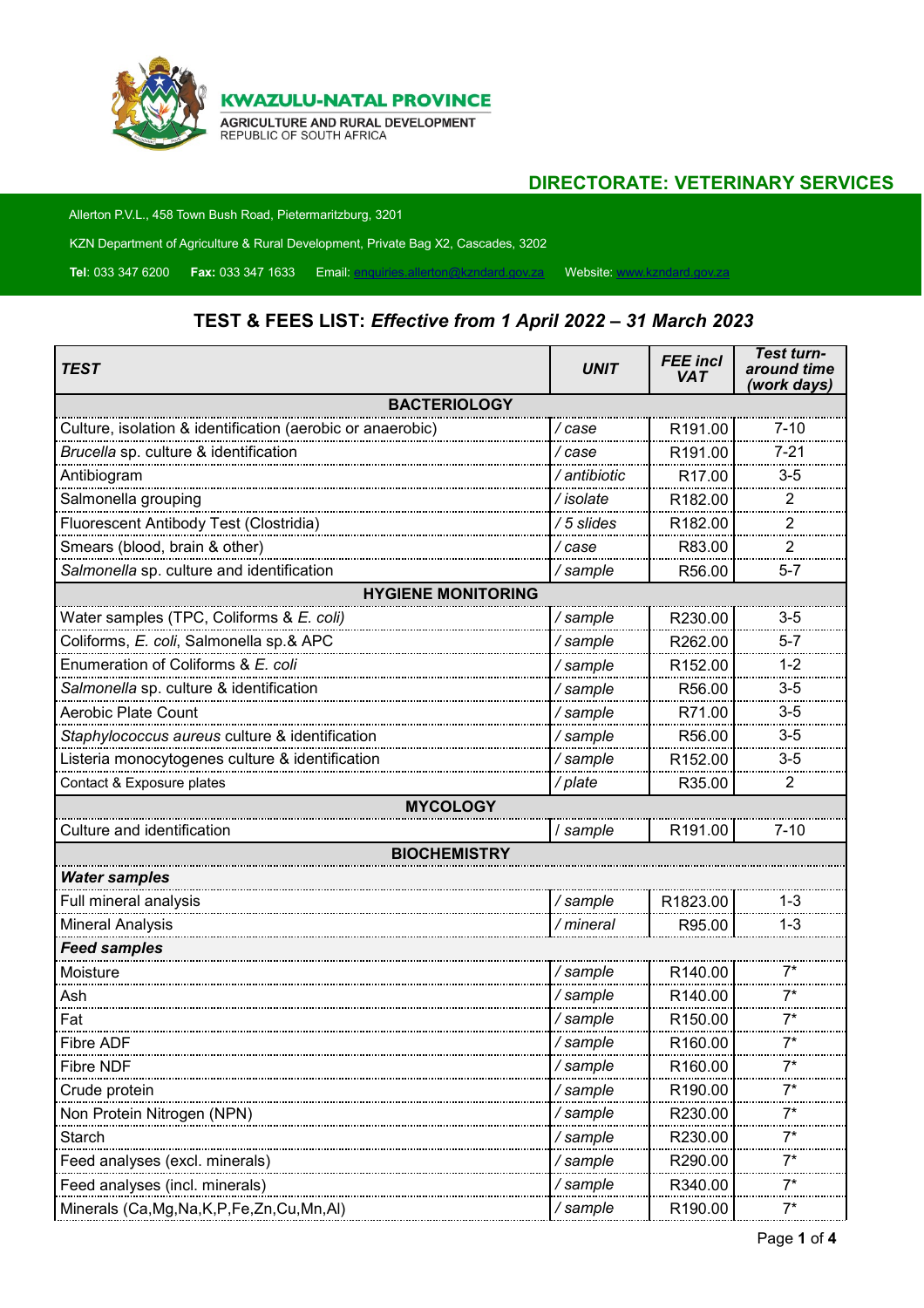

**KWAZULU-NATAL PROVINCE** 

**AGRICULTURE AND RURAL DEVELOPMENT**<br>REPUBLIC OF SOUTH AFRICA

| <b>TEST</b>                                                       | <b>UNIT</b> | <b>FEE</b> incl<br><b>VAT</b> | <b>Test turn-</b><br>around time<br>(work days) |
|-------------------------------------------------------------------|-------------|-------------------------------|-------------------------------------------------|
| Selenium                                                          |             |                               | $10*$                                           |
| Serum / plasma samples                                            |             |                               |                                                 |
|                                                                   |             |                               | $10*$                                           |
| Total Protein; albumin & globulin                                 |             |                               | $10*$                                           |
| Serum samples only: BUN (Blood Urea Nitrogen)                     |             |                               | $10*$                                           |
| Whole blood samples: Selenium                                     |             |                               | $10*$                                           |
| Haematocrit                                                       | / sample    | R32.00                        | $1 - 2$                                         |
| Organ (liver, kidney) samples                                     |             |                               |                                                 |
| Cu □; Fe □; Zn □; Mn □; Se □; Ca □; P □; Mg □                     |             |                               | $10*$                                           |
| <i>Biopsy (liver) samples:</i> Cu □; Zn □; Fe □; Mn □             |             |                               | $10*$                                           |
| <b>Bone samples</b>                                               |             |                               |                                                 |
| Ca □; Mg □; P □; Cu □; Fe □; Zn □; Mn □                           |             |                               | $10*$                                           |
| <b>MASTITIS CONTROL</b>                                           |             |                               |                                                 |
| Somatic cell count only                                           | /sample     | R12.00                        |                                                 |
| Somatic cell count, bacterial culture & identification            | /sample     | R25.00                        | 5                                               |
| Antibiogram                                                       | / isolate   | R <sub>107.00</sub>           | 2                                               |
| <b>MILK HYGIENE</b>                                               |             |                               |                                                 |
| Bulk milk quality test (SCC, TPC, Coliforms, E. coli, TRIS & MRT) | /sample     | R174.00                       | 5                                               |
| Aerobic plate count                                               | /sample     | R47.00                        | 3                                               |
| Enumeration of E. coli                                            | / sample    | R47.00                        | 3                                               |
| <b>Enumeration of Coliforms</b>                                   | /sample     | R47.00                        | 3                                               |
| Antibiotic residue                                                | /sample     | R <sub>25.00</sub>            | 3                                               |
| SCC & CA (Brucellosis)                                            | /sample     | R <sub>12.00</sub>            | $3-5$                                           |
| SCC & CA (Brucellosis) - outside KZN                              | / sample    | R26.00                        | $3-5$                                           |
| <b>PARASITOLOGY</b>                                               |             |                               |                                                 |
| Roundworm, Cocci, Tapeworms & Flukes                              | /sample     | R110.00                       | $1 - 2$                                         |
| Roundworm, Cocci & Tapeworms                                      | / sample    | R72.00                        | $1 - 2$                                         |
|                                                                   | /sample     | R39.00                        | $1 - 2$                                         |
| Equine egg counts                                                 | / sample    | R94.00                        | 1-2                                             |
| Larval culture & identification                                   | /sample     | R139.00                       | 12                                              |
| Rota, Corona, Cryptosporidium & E coli                            | / sample    | R535.00                       | $1 - 2$                                         |
| Identification of internal parasites                              | /parasite   | R120.00                       | $1 - 2$                                         |
| Identification of external parasites                              | / parasite  | R <sub>120.00</sub>           | 1-2                                             |
| <b>REPRODUCTION</b>                                               |             |                               |                                                 |
| <b>Sheath washes</b>                                              |             |                               |                                                 |
| Trichomonas sp. & Campylobacter sp. (culture)                     | /sample     | R200.00                       | $7 - 10$                                        |
| Trichomonas sp. (culture)                                         | / sample    | R103.00                       | 7-10                                            |
| Campylobacter sp. (culture)                                       | /sample     | R118.00                       | $7 - 10$                                        |
| <b>SEROLOGY</b> (mammalian)                                       |             |                               |                                                 |
| Brucellosis (RBT or MRT only)                                     | / sample    | R <sub>0.00</sub>             | $3 - 5$                                         |
| Brucellosis (RBT or MRT only) - outside KZN                       | / sample    | R14.00                        | $3 - 5$                                         |
| Brucellosis (RBT, CFT & SAT)                                      | / sample    | R <sub>0</sub> .00            | $5 - 7$                                         |
| Brucellosis (RBT, CFT & SAT) - outside KZN                        | / sample    | R27.00                        | $5 - 7$                                         |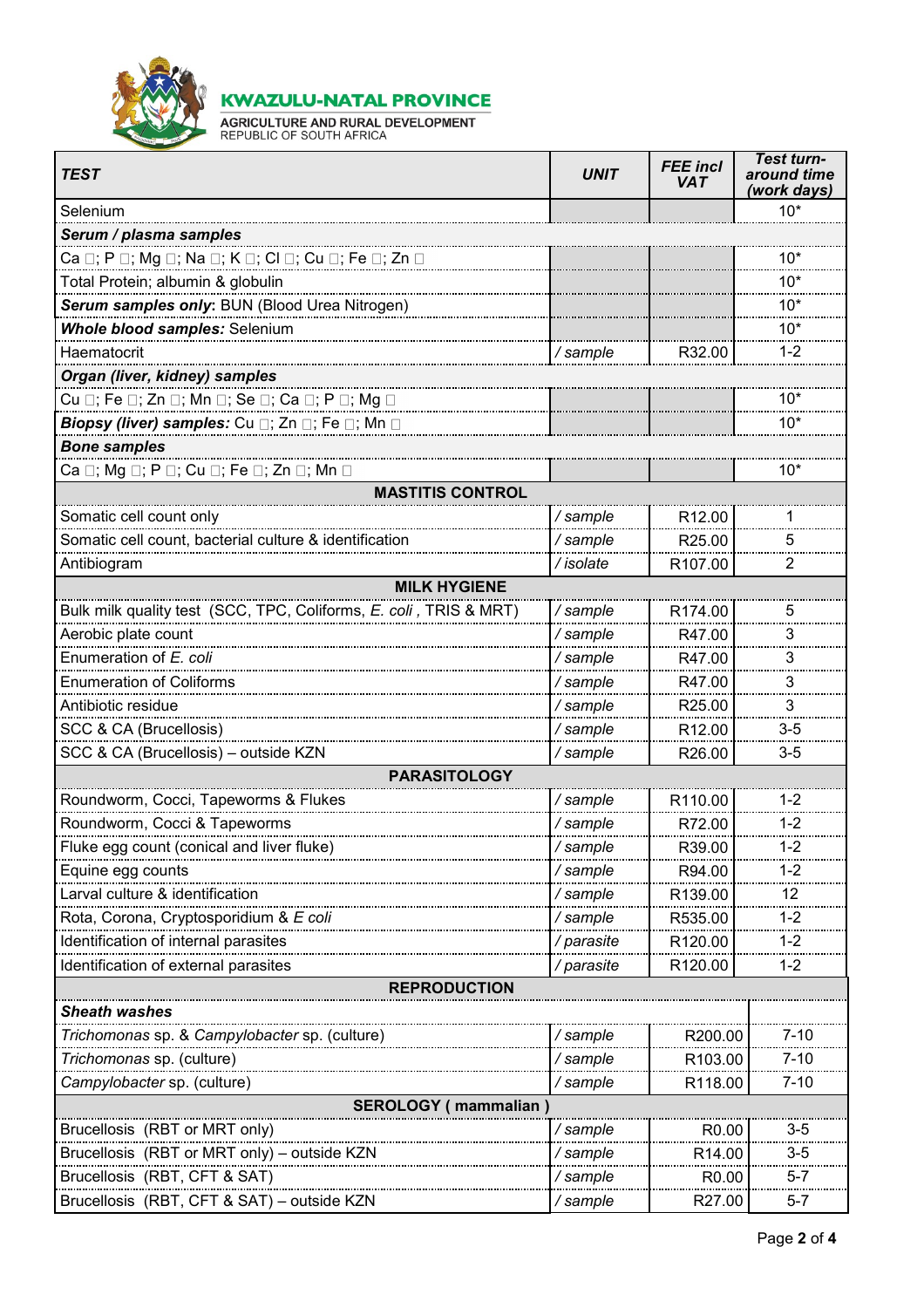

**KWAZULU-NATAL PROVINCE** 

**AGRICULTURE AND RURAL DEVELOPMENT**<br>REPUBLIC OF SOUTH AFRICA

| <b>TEST</b>                                                                                                     | <b>UNIT</b>   | <b>FEE</b> incl<br><b>VAT</b> | <b>Test turn-</b><br>around time<br>(work days) |
|-----------------------------------------------------------------------------------------------------------------|---------------|-------------------------------|-------------------------------------------------|
| Brucellosis (B. ovis /B. mellitensis)                                                                           |               |                               | $10*$                                           |
| Dourine (CFT)                                                                                                   |               |                               | $10*$                                           |
| <b>BVD antibody ELISA</b>                                                                                       | /sample       | R80.00                        | 7                                               |
| <b>BVD antigen ELISA</b>                                                                                        | / sample      | R217.00                       | 7                                               |
| IBR antibody ELISA                                                                                              | /sample       | R79.00                        | 7                                               |
| EBL antibody screening ELISA                                                                                    | / sample      | R79.00                        | 7                                               |
| EBL antibody verification ELISA                                                                                 |               |                               | $10*$                                           |
| Neospora antibody ELISA                                                                                         | / sample      | R <sub>144.00</sub>           | 7                                               |
| Liver fluke antibody ELISA                                                                                      | /sample       | R120.00                       | 7                                               |
| Abortion panel - Bovine (CA, BVD, IBR, Neospora)                                                                | /sample       | R335.00                       | 7                                               |
| Autogenous wart vaccine                                                                                         | / 40 ml       | R163.00                       | 14                                              |
| <b>Classical Swine Fever</b>                                                                                    |               |                               | $10*$                                           |
| EE (Equine encephalosis)                                                                                        |               |                               | $10*$                                           |
| EHV1(Equine herpes virus 1)                                                                                     |               |                               | $10*$                                           |
| Blue tongue                                                                                                     |               |                               | $10*$                                           |
| Chlamydia                                                                                                       |               |                               | $10*$                                           |
| EVA (Equine viral arteritis)                                                                                    |               |                               | $10*$                                           |
| AHS (African horse sickness)                                                                                    |               |                               | $10*$                                           |
| PI3 (Parainfluenza 3)                                                                                           |               |                               | $10*$                                           |
| <b>RVF</b>                                                                                                      |               |                               | $10*$                                           |
| Leptospirosis                                                                                                   |               |                               | $10*$                                           |
| <b>SEROLOGY (avian)</b>                                                                                         |               |                               |                                                 |
| <b>ELISA Tests</b>                                                                                              |               |                               |                                                 |
| Al (Avian Influenza)                                                                                            | /sample       | R67.00                        | $4 - 5$                                         |
| IB (Infectious Bronchitis)                                                                                      | /sample       | R27.00                        | $4 - 5$                                         |
| IBD (Infectious Bursal (Gumboro) Diesease)                                                                      | /sample       | R27.00                        | $4 - 5$                                         |
| MG (Mycoplasma gallisepticum)                                                                                   | /sample       | R27.00                        | $4 - 5$                                         |
| MS (Mycoplasma synoviae)                                                                                        | /sampie       | R27.00                        | $4 - 5$                                         |
| HI (Haemagglutination Inhibition tests)                                                                         |               |                               |                                                 |
| Al (Avian Influenza) (H5, H6 or H7)                                                                             | / 'H' protein | R46.00                        | $4 - 5$                                         |
| ND (Newcastle Disease)                                                                                          | /sample       | R27.00                        | $4 - 5$                                         |
| <b>TOXICOLOGY</b>                                                                                               |               |                               |                                                 |
| Pesticides (Organo-phosphates, Organochlorines, Carbamates &<br>Pyrethroids)                                    |               |                               | $5 - 7*$                                        |
| Full Mycotoxin screening (Aflatoxin, Citranin, Deoxynivalenol,<br>Zearalenone, Ochratoxin, Fumonesin &T2 toxin) | / sample      | R2310.00                      | 4                                               |
| Citranin, Deoxynivalenol, T2 toxin, Zearalenone, Ochratoxin or<br>Fumonesin                                     | / Mycotoxin   | R367.00                       | 4                                               |
| Aflatoxins B1, G1 & G2                                                                                          | / sample      | R570.00                       | 4                                               |
| Full lonophore screening (Monesin, Salinomycin, Lasalocid &<br>Narasin)                                         |               |                               | $10*$                                           |
| Ionophores: Monesin, Salinomycin, Lasalocid or Narasin                                                          |               |                               | 10*                                             |
| Strychnine (Alkaloids)                                                                                          | / sample      | R304.00                       | 4                                               |
| Cyanide (Prussic acid)                                                                                          | / sample      | R77.00                        | 4                                               |
| Arsenic                                                                                                         | / sample      | R <sub>186.00</sub>           | 4                                               |
| Lead/Urea                                                                                                       |               |                               | $10*$                                           |